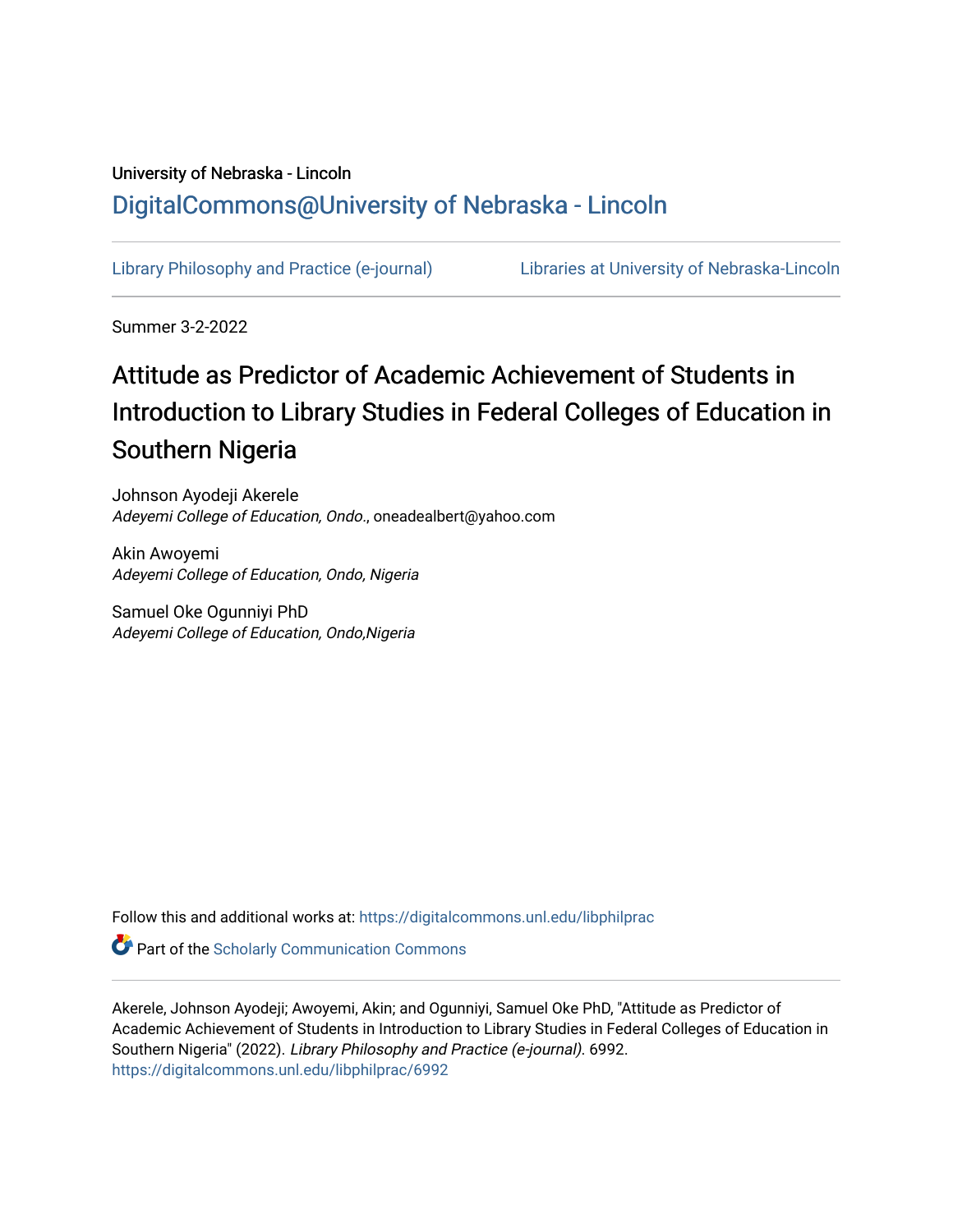## **ATTITUDE AS PREDICTOR OF ACADEMIC ACHIEVEMENT OF STUDENTS IN INTRODUCTION TO LIBRARY STUDIES IN FEDERAL COLLEGES OF EDUCATION IN SOUTHERN NIGERIA**

#### **DR. JOHNSON A. AKERELE**

**[oneresearch98@yahoo.co.uk](mailto:oneresearch98@yahoo.co.uk)**

#### **+2348033285670**

#### **DR. ROBERT A. AWOYEMI**

**[akinawoyemi@yahoo.co.uk](mailto:akinawoyemi@yahoo.co.uk)**

**+234803562845**

**&**

**DR. SAMUEL O. OGUNNIYI**

**[ogunniyiso@aceondo.edu.ng/samogunniyi2015@gmail.com](mailto:ogunniyiso@aceondo.edu.ng/samogunniyi2015@gmail.com)**

#### **+2348060053878**

#### **BABS FAFUNWA LIBRARY,**

## **ADEYEMI FEDERAL UNIVERSITY OF EDUCATION,**

## **ONDO, ONDO STATE, NIGERIA.**

#### **Abstract**

Poor academic achievement in Introduction to Library Studies, GSE 112, due to attitude has been a challenge in Nigeria. Therefore, this study investigated attitude as predictor of academic achievement in GSE 112 among students in federal colleges of education in Southern Nigeria. The study adopted purposive sampling technique to select five conventional colleges of education in Southern Nigeria. Simple random sampling technique was used to administer questionnaire to 20% of student population (1340) in each of the five colleges while total enumeration technique was used to distribute questionnaire to all forty-two (42) librarians teaching GSE 112. The sample size was 1382. Two research instruments which comprised questionnaire and achievement test were used. Two research questions and two hypotheses guided the study. The study found that students' attitude towards GSE 112 was positive while their academic achievement in GSE 112 was on the average. Also, there was no significant relationship between students' attitude and academic achievement in GSE 112. Furthermore, there was no significant difference in the attitude of male and female students towards GSE 112. It was recommended that current information resources should be procured in the library while students' positive attitude should be sustained.

**Keywords**: Attitude, Academic Achievement, Nigeria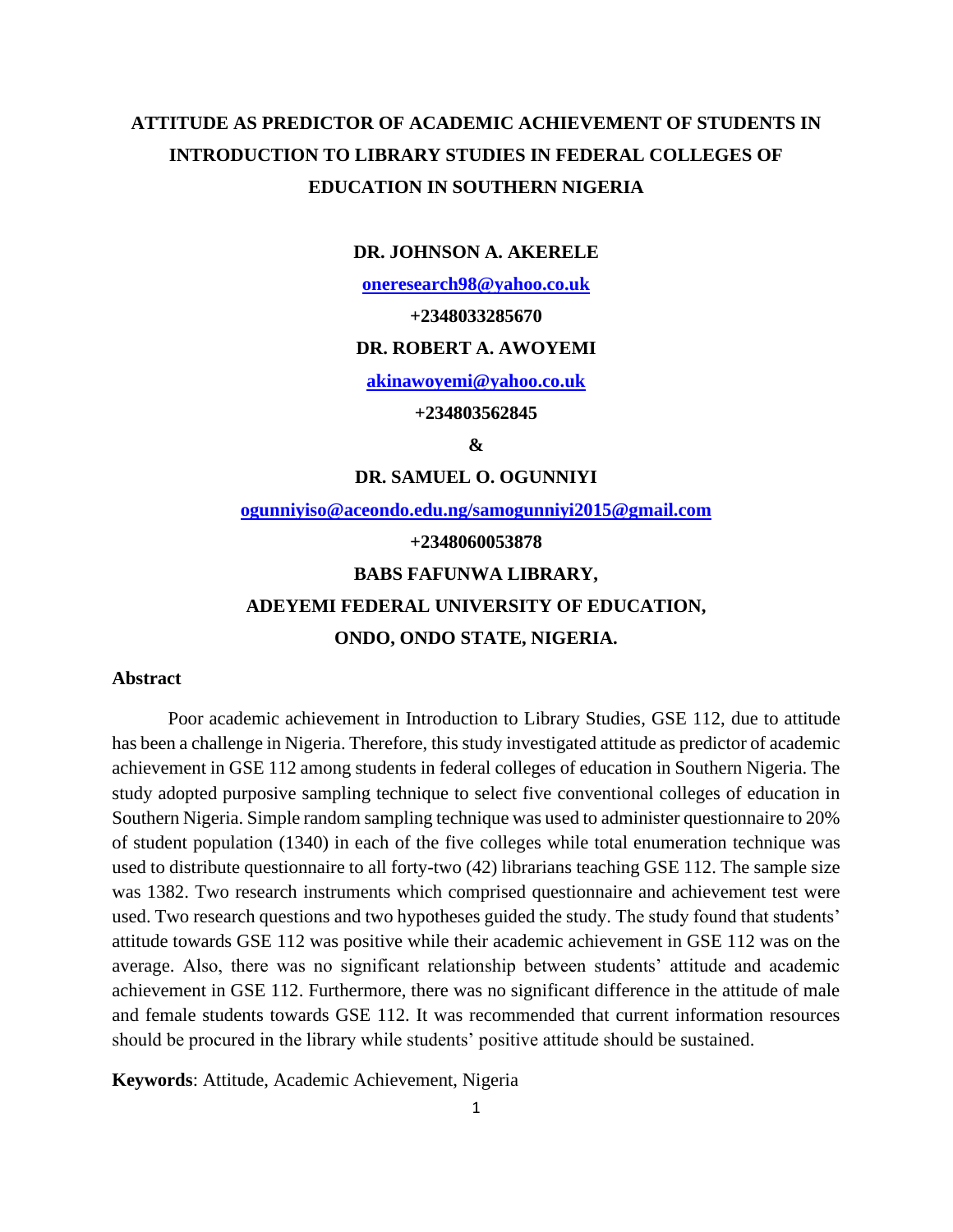#### **Background of the Study**

Teaching Introduction to Library Studies (GSE 112) is to enable students to make adequate use of the library and its resources for academic and personal development in colleges of education in Nigeria. The establishment of the library whether in public, school or academic environment is expected to be sustained by user education to enable them understand and know how to make use of the library properly. Maisango (2012) stressed that user education is the formal introduction of the physical structure of the library, its functions and the services it offers to the users. The programme is expected to include practical demonstrations for clearer understanding of the library and its resources. GSE 112, as stipulated by the National Commission for Colleges of Education, NCCE, is one of the general courses in higher institutions in Nigeria which is introduced to acquaint undergraduates with the window of opportunities available in using the institution library.

Academic achievement of students in GSE 112 in colleges of education in Nigeria is expected to be high if some factors are taken into considerations by the management of the colleges of education. Ademola (2014) described academic achievement as the results of tests conducted using standard scales got from a comprehensive scheme of work for. By implication, students' academic achievement means, the achievement or learning outcome recorded by students after they have been tested on a course. The test could be in the form of school periodic test, examination or questionnaire test. The philosophy behind achievement test is to measure the level of retention of a topic by students and also to assist the teacher in finding reasons behind poor performance and to know what to do to save the situation. It is important that achievement test covers what has been taught and is of standard.

In a survey conducted by Ogunniyi (2006), it was discovered that the academic achievement of students from the University of Ibadan and Delta State library schools were at average level. Similar study conducted by Okoroafor (2009) in the University of Ibadan and Babcock University library schools found that the academic achievement of undergraduates in cataloguing courses in the two library schools were average and most of the respondents performed better in other courses than in cataloguing courses. Furthermore, it was observed by the researchers that students' achievement in Introduction to Library Studies in some colleges of education in Nigeria is low while in some cases some students are not able to score the minimum of 40% to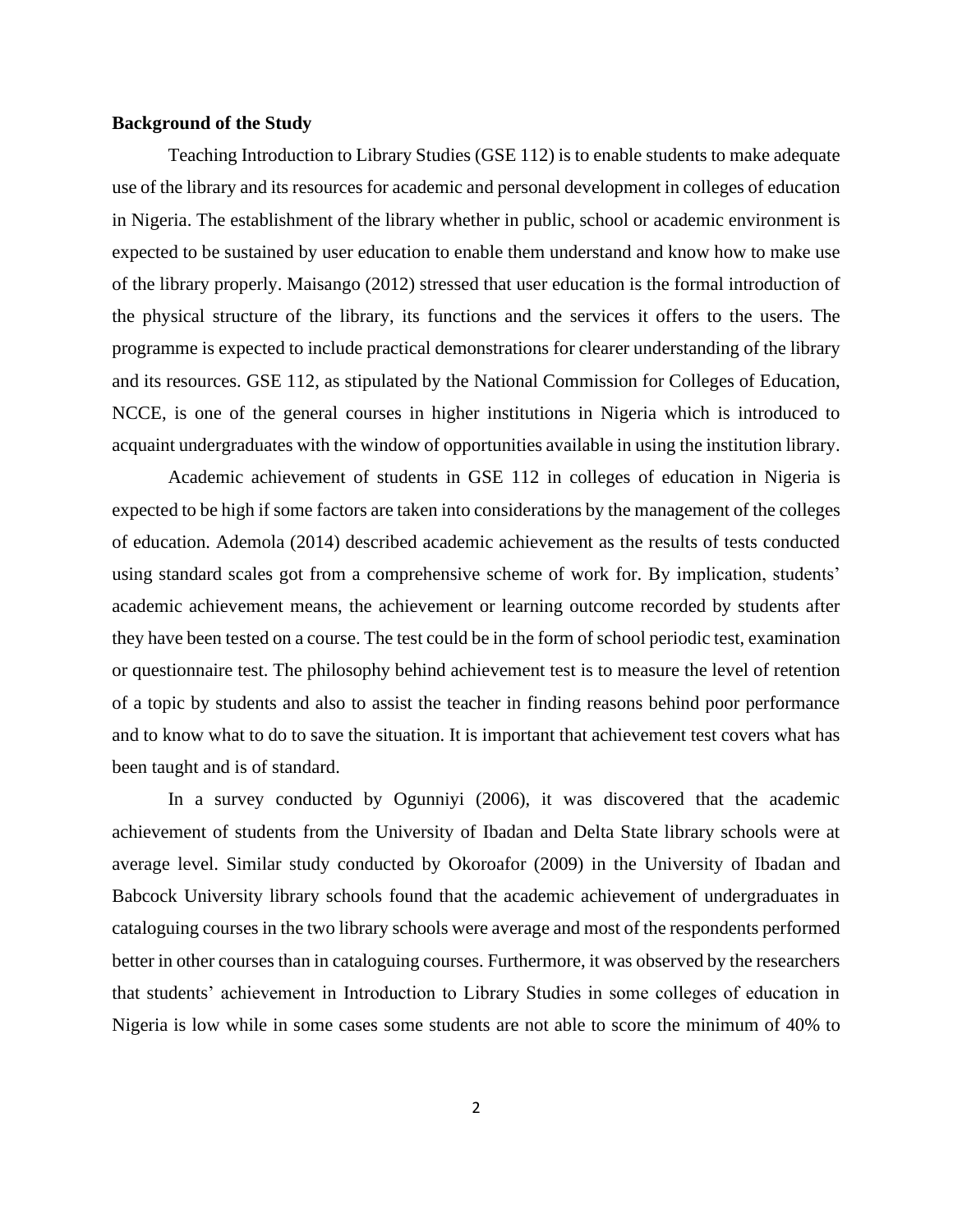enable them graduate at the end of their programme. This worrisome situation may be due to attitude.

Attitude can be defined as a predisposition of an individual or group of people towards a thing, subject, people etc which may be negative or positive. Nasr and Asghar (2011) cited George (2006) to define attitude as an emotional trend in response to affairs, persons, locating, events or ideas. Gross (2009) defined attitude as the general enduring positive or negative feelings about some person, object or issue. It is a disposition toward objects, persons, places, ideas, services and so on. Therefore, phrases as "I like science" or "I enjoy science course" enumerate as attitude. Students who have negative attitude towards a particular course or subject may likely perform lower than the one that has a positive attitude towards the same course or subject. Ogunniyi (2015) citing Mohammed and Waheed (2011) confirmed that there was relationship between students' attitude and their academic achievement. In the same vein, Ogunniyi (2015) found that there is significant relationship between attitude and undergraduates' academic achievement in cataloguing. Furthermore, Olagoke (2016) cited Martin et al (2000) emphasized that there was a clear positive association between students' attitude towards sciences and science achievement. Ahmad and Asghar (2011) quoting Shrigley (1990) noted that attitude and ability scores can be expected to correlate moderately.

Also there was a moderate correlation between attitude towards science subjects and achievement. Further to these, they discovered that among 185 secondary school students of Isfahan, Iran, by attitude; when students sense that biology make a fun atmosphere in class, school and home, their positive attitudes towards biology have increased and this resulted in better achievement in biology. Equally, Sakariyau, Taiwo & Ajagbe (2016) investigated secondary school students' attitude to towards sciences in Ogun State Nigeria and reported that students' attitude towards sciences was positive and also influenced their academic achievement. It was also reported that male and female students have similar attitude towards science subjects in the state. Finally, Olagoke (2016) found that a low, positive and significant relationship existed between students' attitude and achievement in Basic Science. According to him, most of the students appeared to have developed positive attitude towards learning Basic Science, and this was in line with the findings of Osborne and Collins (2000) which showed a significant and positive relationship between attitude of students and academic achievement.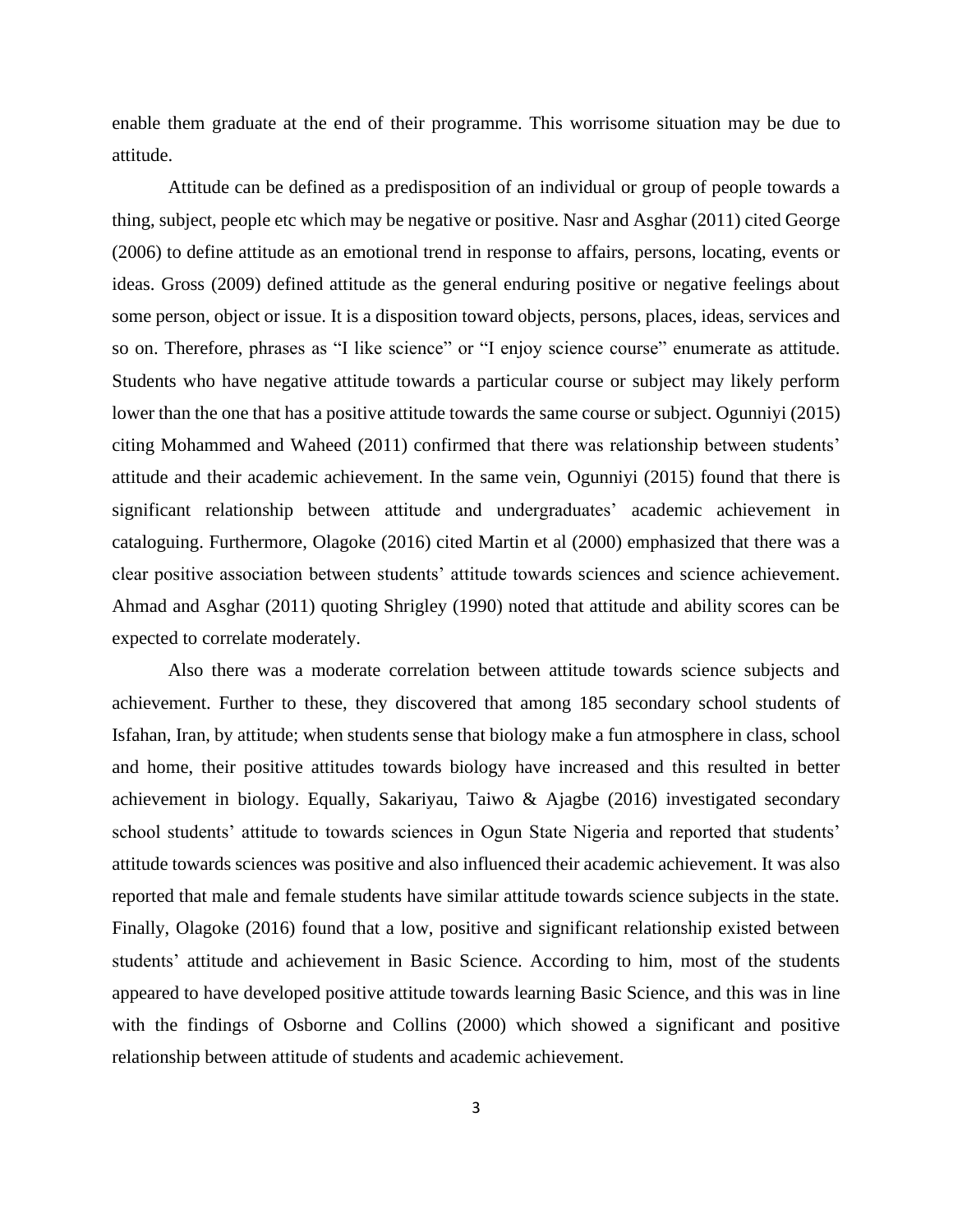Ogunniyi (2015) found that undergraduates' attitude towards cataloguing and classification in library schools in Southern Nigeria was negative. On the sources of students' attitude towards a particular course, Yusuf (2014) citing Onoshkpopokaiye (2011) stated that students draw from teachers' disposition to form their own attitude which may eventually affect their learning outcomes. Students' positive attitude may be enhanced by teachers' positive attitude towards teaching of cataloguing and classification. From the foregoing, it may be stated that students with positive attitude towards Introduction to Library Studies may likely have better academic achievement in the course than those with negative attitude. It is in this direction, that this study investigated attitude as a predictor of academic achievement in GSE 112 in colleges of education in Southern Nigeria

#### **Statement of the problem**

Poor academic achievement of students in Introduction to Library Studies (GSE 112) in colleges of education in Southern Nigeria is the major concern of this study. It may be noted that some final year students in colleges of education were not able to graduate as a result of poor performance in GSE 112 with other courses. This poor performance in Introduction to Library Studies may be due to attitude which need to be addressed in improving academic achievement of students in the course. Attitude of students towards introduction to library studies whether positive or negative may be a determinant factor for recording high or poor academic achievement in the course. Students who have negative attitude towards Introduction to Library Studies may have low academic achievement in the course while positive attitude towards the course may enhance high academic performance in the course. The study therefore, investigated attitude as a predictor of students' academic achievement in Introduction to Library Studies in federal colleges of education in Southern Nigeria.

### **Objectives of the study**

The main objective of the study was to investigate attitude as a predictor of academic achievement of students in Introduction to Library Studies, GSE 112, in federal colleges of education in Southern Nigeria. The specific objectives of the study are to:

i. examine the attitude of students towards Introduction to Library Studies in federal colleges of education in Southern Nigeria;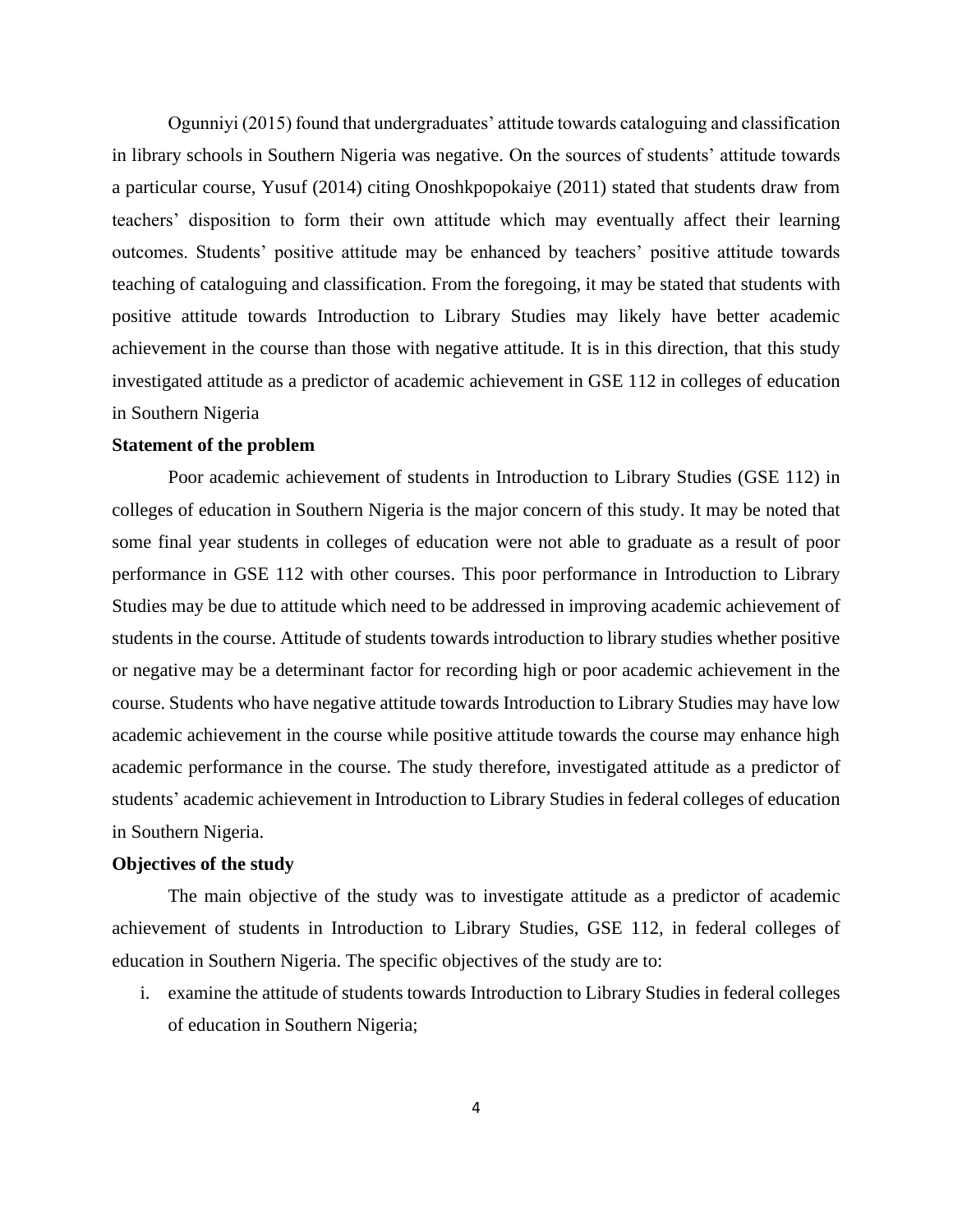- ii. find out the difference between the attitude of male and female students towards Introduction to Library Studies in federal colleges of education in Southern Nigeria;
- iii. ascertain the academic achievement of students in Introduction to Library Studies in federal colleges of education in Southern Nigeria; and
- iv. determine the relationship between students' attitude and academic achievement in Introduction to Library Studies in federal colleges of education in Southern Nigeria.

## **Research Questions**

The following research questions guided the study:

- 1. What is the attitude of student towards Introduction to Library Studies in federal colleges of education in Southern Nigeria?
- 2. What is the academic achievement of students in Introduction to Library Studies in federal colleges of education in Southern Nigeria?

#### **Hypotheses**

The following null hypotheses was tested at 0.05 level of significance:

- HO1: There is no significant relationship between attitude and students' academic achievement in Introduction to Library Studies in federal colleges of education in Southern Nigeria.
- HO2: There is no significant difference between male and female students' attitude towards Introduction to Library Studies in federal colleges of education in Southern Nigeria.

#### **Methodology**

#### **Research Design**

Descriptive research design of the correlational type was used for this study. The design was correlation type which aimed at discovering the relationship between attitude and academic achievement of students in Introduction to Library Studies.

#### **Population of the Study**

The population of this study consist 10,439 Nigeria Certificate in Education (NCE) 2 students and 83 lecturers teaching Introduction to Library Studies in colleges of education in Southern Nigeria. This is shown in Table 1.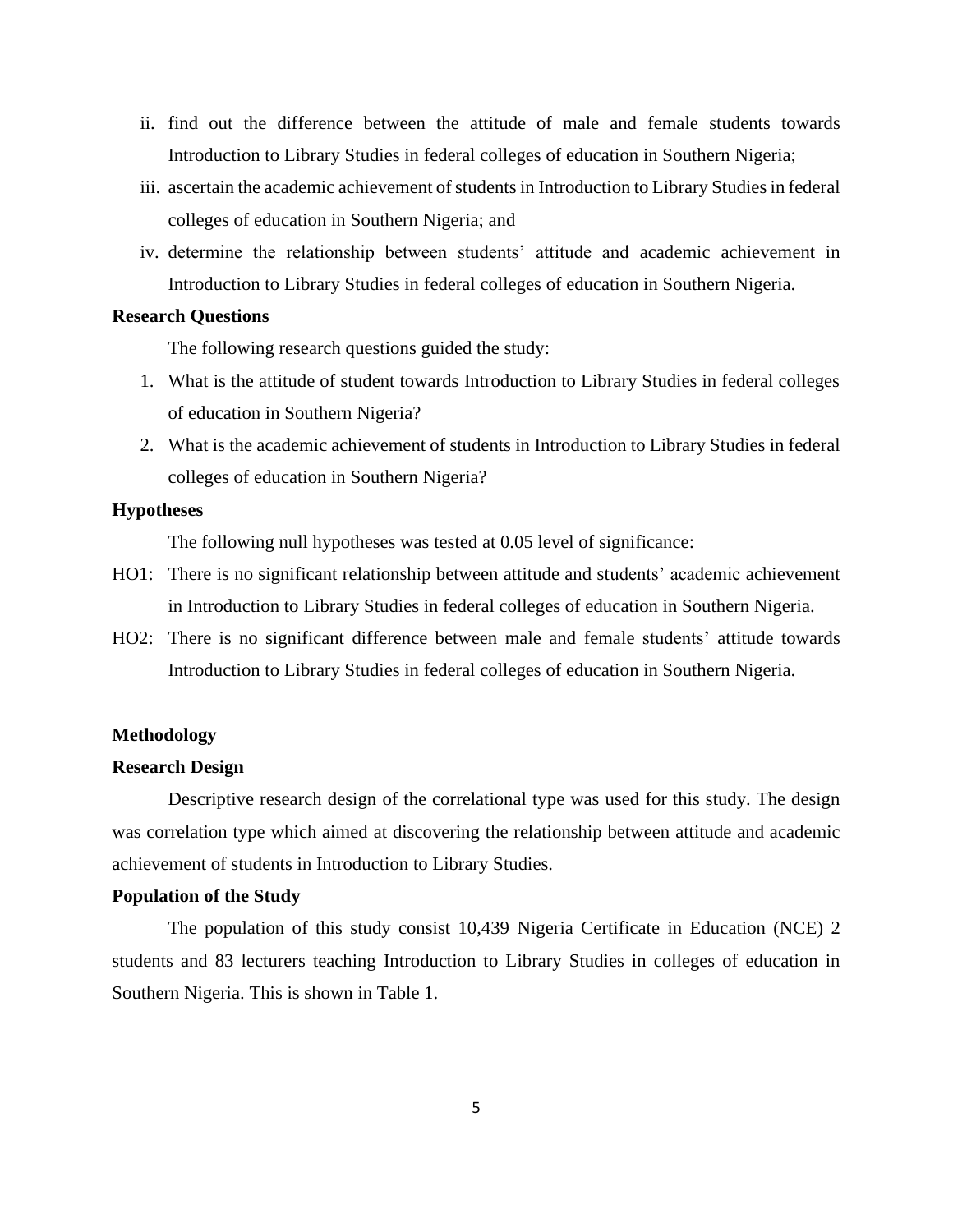| Geographical | Name of the College             | <b>Type</b>  | NCE <sub>2</sub> | <b>GSE</b><br>N <sub>0</sub><br><b>of</b> |
|--------------|---------------------------------|--------------|------------------|-------------------------------------------|
| Zone         |                                 |              | <b>Students</b>  | 112 Lectures                              |
| South-East   | College<br>Alvan<br>Ikoku<br>of | Conventional | 621              | $\overline{7}$                            |
|              | Education, Owerri, Imo State    |              |                  |                                           |
|              | Federal College of Education,   | Conventional | 868              | 10                                        |
|              | Eha-Amufu, Enugu State          |              |                  |                                           |
|              | Federal College of Education,   | Specialized  | 893              | 6                                         |
|              | (Technical) Umunize, Anambra    |              |                  |                                           |
|              | <b>State</b>                    |              |                  |                                           |
| South-South  | Federal College of Education,   | Specialized  | 224              | 12                                        |
|              | (Technical) Asaba, Delta State  |              |                  |                                           |
|              | Federal College of Education,   | Conventional | 2232             | 13                                        |
|              | Obudu, Cross River State        |              |                  |                                           |
|              | Federal College of Education,   | Specialized  | 220              | 1                                         |
|              | (Technical)<br>Omoku,<br>Rivers |              |                  |                                           |
|              | <b>State</b>                    |              |                  |                                           |
| South-West   | Adeyemi College of Education,   | Conventional | 1,254            | 6                                         |
|              | Ondo, Ondo State                |              |                  |                                           |
|              | Federal College of Education,   | Specialized  | 1774             | 16                                        |
|              | (Special) Oyo, Oyo State        |              |                  |                                           |
|              | Federal College of Education,   | Conventional | 1729             | 6                                         |
|              | Abeokuta, Ogun State            |              |                  |                                           |
|              | Federal College of Education,   | Specialized  | 624              | 02                                        |
|              | Technical, Akoka Lagos State    |              |                  |                                           |
| <b>Total</b> |                                 |              | 10,439           | 83                                        |

**Table 1: Population of all Federal Colleges of Education in Southern Nigeria**

**Source: Preliminary Survey from the Federal College of Education, Nigeria.**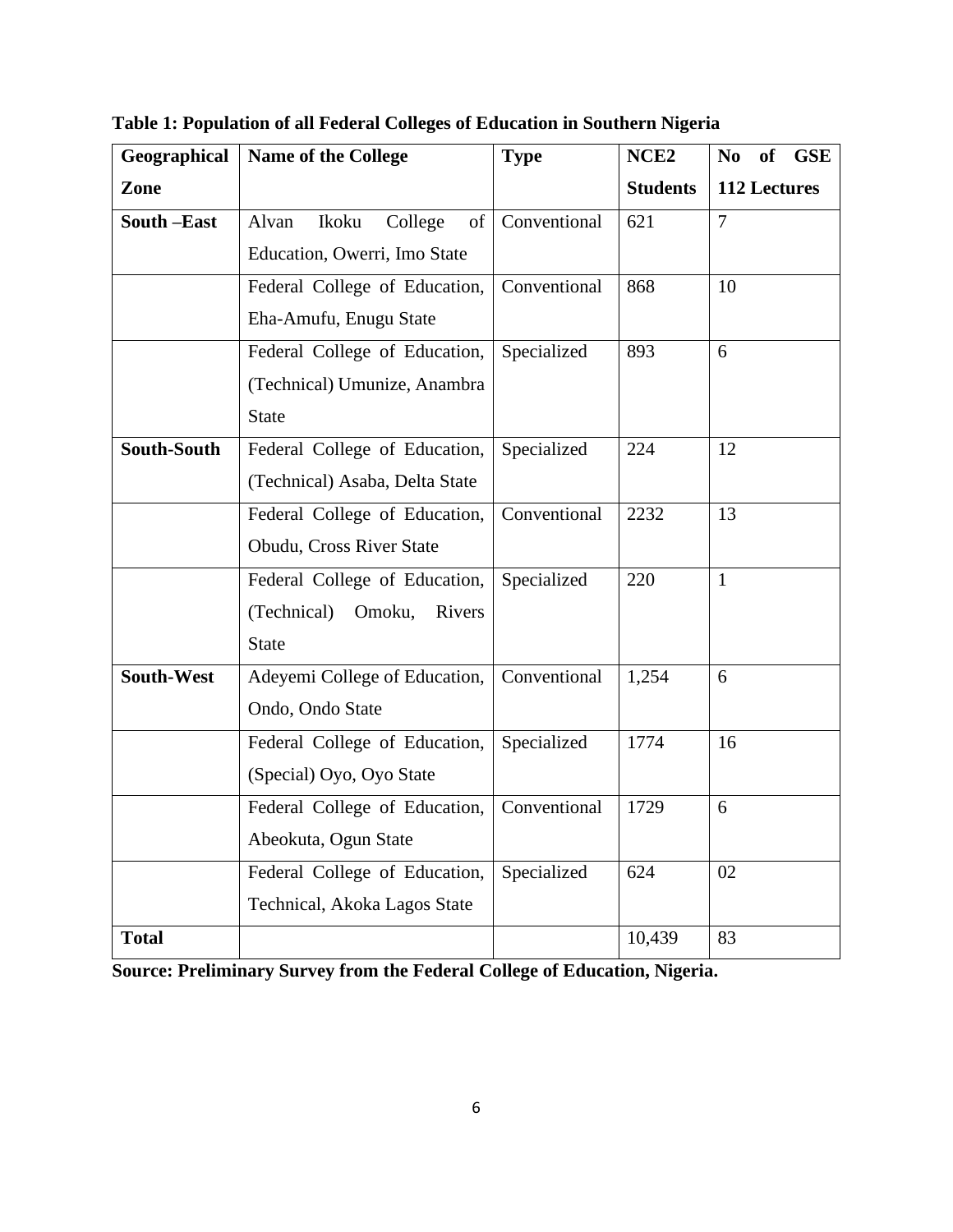#### **Sampling Technique and Sample Size**

The study adopted purposive sampling technique to select five (5) conventional federal colleges of education across Southern Nigeria as depicts in Table 2. Conventional colleges of education offer pure courses without specializing on special course(s) like the technical colleges of education. Simple random sampling technique was used to administer questionnaire to 20% of the students in each of the five colleges of education being investigated totaling 1340, while total enumeration sampling technique was used to distribute questionnaire to all the 42 lecturers teaching Introduction to Library Studies. Therefore, the study sample size was 1382.

| Geographical      | <b>Name of the College</b>      | NCE <sub>2</sub> | 20%  | N <sub>0</sub><br><b>of</b><br><b>GSE</b> |
|-------------------|---------------------------------|------------------|------|-------------------------------------------|
| Zone              |                                 | <b>Students</b>  |      | 112 Lectures                              |
| South –East       | of<br>College<br>Alvan<br>Ikoku | 621              | 124  | $\overline{7}$                            |
|                   | Education, Owerri, Imo State    |                  |      |                                           |
|                   | Federal College of Education,   | 868              | 174  | 10                                        |
|                   | Eha-Amufu, Enugu State          |                  |      |                                           |
| South-South       | Federal College of Education,   | 2232             | 446  | 13                                        |
|                   | Obudu, Cross River State        |                  |      |                                           |
| <b>South-West</b> | Adeyemi College of Education,   | 1254             | 250  | 6                                         |
|                   | Ondo, Ondo State                |                  |      |                                           |
|                   | Federal College of Education,   | 1729             | 346  | 6                                         |
|                   | Abeokuta, Ogun State            |                  |      |                                           |
| <b>Total</b>      |                                 | 6704             | 1340 | 42                                        |

| <b>Table 2: Sample Size of the Study</b> |  |  |
|------------------------------------------|--|--|
|------------------------------------------|--|--|

**Source: Preliminary survey from the Federal Colleges of Education, Nigeria**

#### **Data Collection Instruments**

Research instruments used for data collection in this study were questionnaire for students and librarians and also achievement test for students.

## **Questionnaire for NCE students**

The questionnaire was titled "Introduction to Library Studies and Student Attitude Questionnaire (ILSAQ) and it has two sections.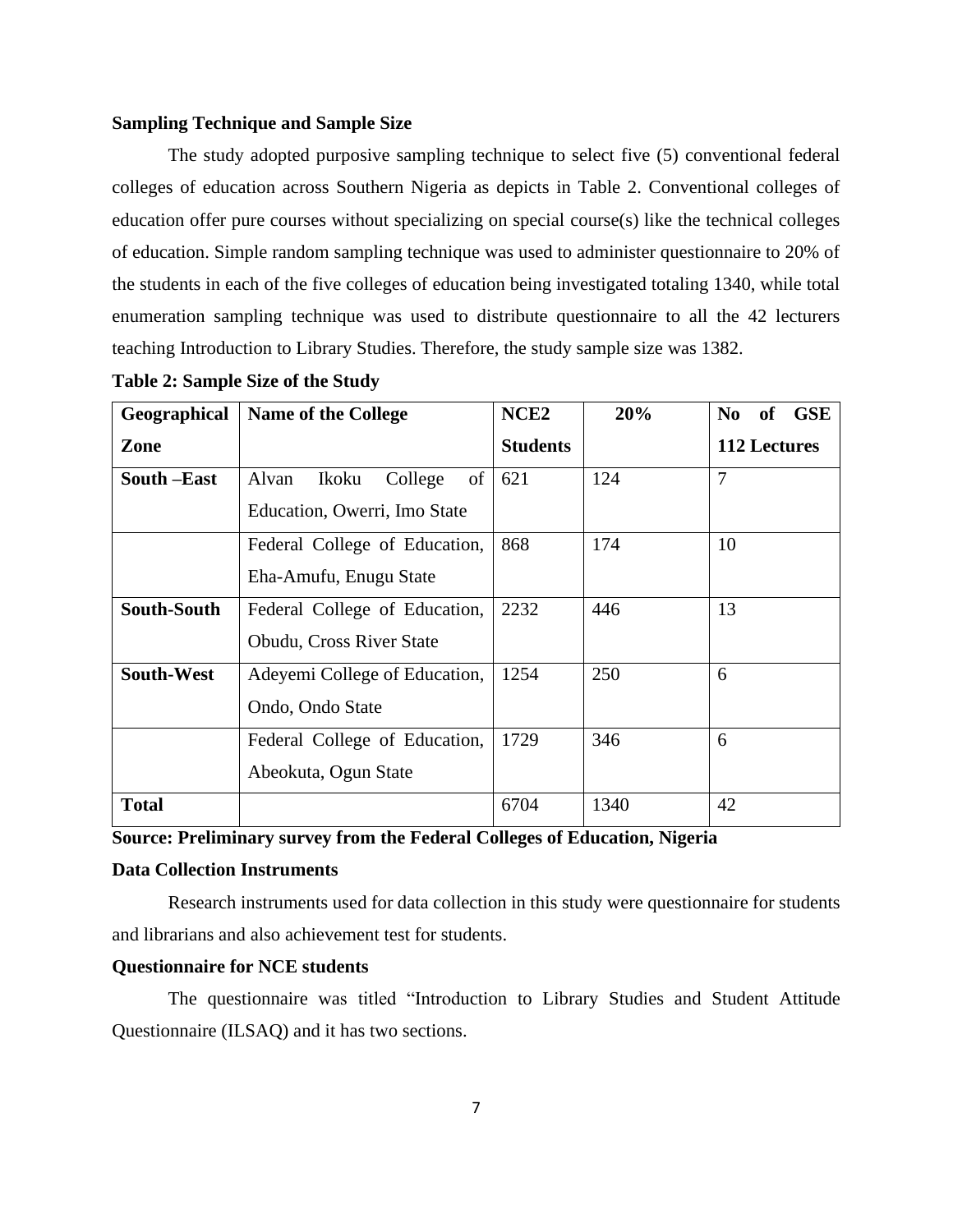**Section A: Demographic Information**: This section was designed to collect demographic information of the students which include, name of institution, level of study, age and gender.

**Section B: Students' Attitude towards Introduction to Library Studies**: This section listed ten (10) items to be responded to on four-point scale of Strongly Agree, Agree, Disagree and Strongly Disagree to determine students' attitude towards introduction to library studies.

#### **Questionnaire for Lecturers**:

This questionnaire has three sections and it was titled "Introduction to Library Studies, Student Attitude and Achievement Questionnaire (ILSAAQ).

**Section A: Demographic information**: The section consisted the name of the college, rank, qualification(s), degree in education, gender and work experience of lecturers teaching Introduction to Library Studies.

**Section B: Attitude of Students towards Introduction to Library Studies**: This section listed positive and negative to answer lecturer's response to gauge the attitude of majority of their students towards Introduction to Library Studies in colleges of education.

**Section C: Achievement of Students in GSE 112**: There were two questions in this section. The first question was on the average performance of students in Introduction to Library Studies with options of excellent, good, average, poor and very poor. The second question was on the average number of carryover students per session in Introduction to Library Studies with the following answer. 1-9%, 10-19%, 20-29%, 30-39%, 40-49%, 50% and above.

#### **Achievement Test in Introduction to Library Studies**

The achievement test measured the performance of students in Introduction to Library Studies which consisted of twenty questions with options a-d. The overall test score is 100% (20  $x5 = 100$ ).

#### **Validation and Reliability of the Instruments**

The content validity of the instruments was established by a critical review by experts consisting three librarians and a lecturer in the College Library and School of Education, Adeyemi College of Education, Ondo. All the suggestions from these experts were effected in the questionnaire. The instruments were tested to ensure their reliability. Spearman Brown formula and Kudar Richardson formula 20 were used to test the reliability coefficient of the questionnaire and achievement test respectively. The reliability coefficient for students revealed the following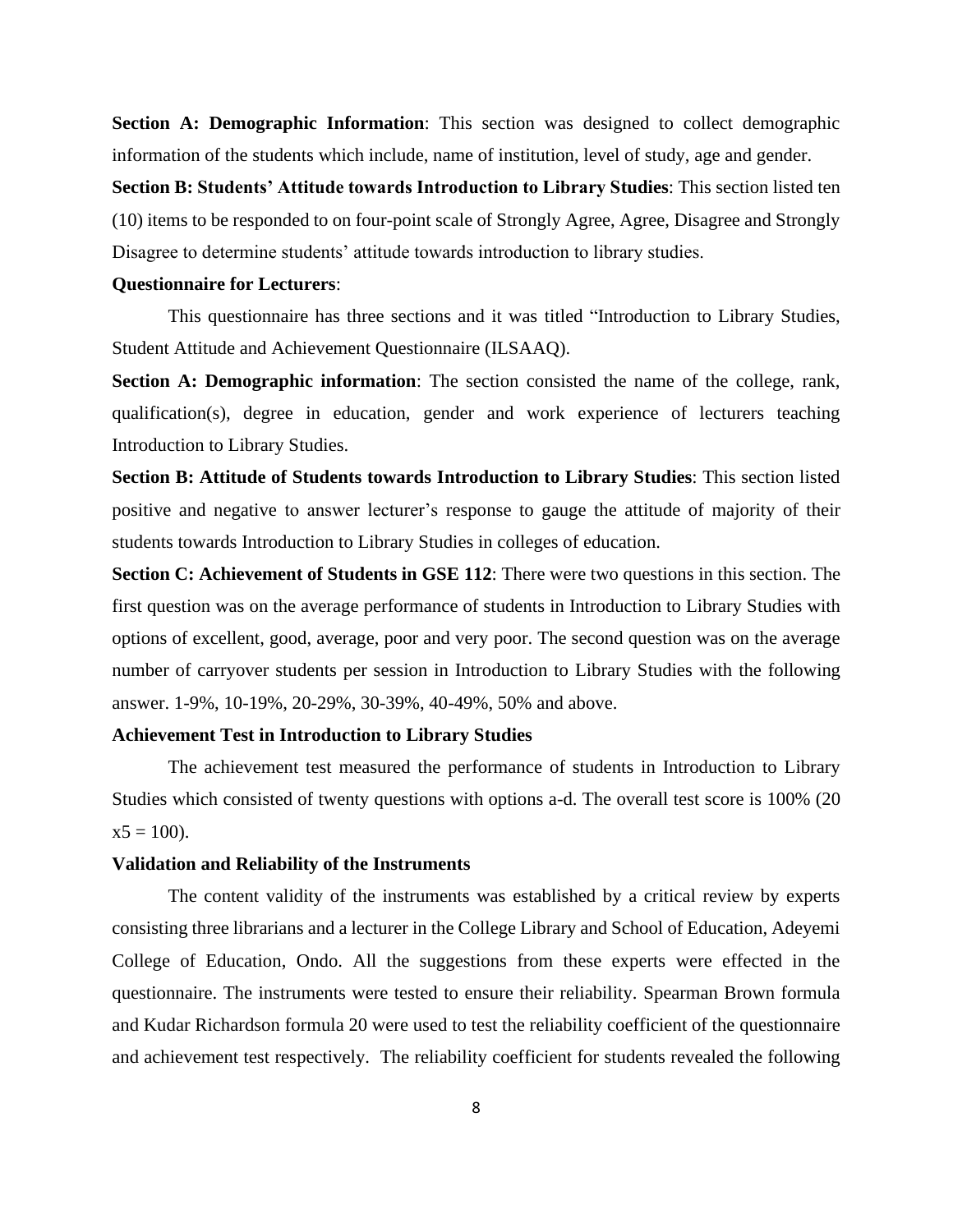values: attitude of students towards introduction to library studies 0.88, while achievement test in introduction to library studies was 0.52.

#### **Data Collection Procedure**

Research instruments were administered by the research assistants with the supervision of the researchers. The purpose of the instruments was explained to the students before they were administered. Use of textbook(s) in answering the achievement test was discouraged. Filled questionnaire and achievement test were collected after the end of filling them. Lecturers' questionnaire were administered to them in their offices.

#### **Method of Data Analysis**

Descriptive statistics, including frequencies, percentage, mean and standard deviation were used to answer research questions, while, inferential statistics such as Pearson's Product Moment Correlation Coefficient were used to analyze data for hypotheses.

#### **Results and Discussion of Findings**

#### **Administration of Questionnaire and Response Rate**

| S/N            | <b>Name of College</b>        | No.                 | No.             | No.          | Percentage |
|----------------|-------------------------------|---------------------|-----------------|--------------|------------|
|                |                               | <b>Administered</b> | <b>Returned</b> | <b>Valid</b> |            |
| $\mathbf{1}$   | College<br>Alvan<br>Ikoku     | of $\vert$ 124      | 100             | 100          | 80.6       |
|                | Education, Owerri, Imo State  |                     |                 |              |            |
| $\overline{2}$ | Federal College of Education, | 174                 | 139             | 139          | 80.0       |
|                | Eha Amufu, Enugu State        |                     |                 |              |            |
| 3              | Federal College of Education, | 446                 | 399             | 399          | 89.5       |
|                | Obudu, Cross River            |                     |                 |              |            |
| $\overline{4}$ | Adeyemi College of Education, | 250                 | 230             | 230          | 92.0       |
|                | Ondo                          |                     |                 |              |            |
| 5              | Federal College of Education, | 346                 | 319             | 319          | 92.2       |
|                | Osiele, Abeokuta Ogun State   |                     |                 |              |            |
| <b>Total</b>   |                               | 1340                | 1187            | 1187         | 86.9       |
|                |                               |                     |                 |              |            |

#### **Table 3**: S**tudents' Questionnaire Distribution and Response Rate**

Table 3 reveals that out of 1340 copies of the questionnaire administered to the students offering Introduction to Library Studies in the Federal College of Education in Southern Nigeria, 1187(90.58%) were retrieved and used for the analysis.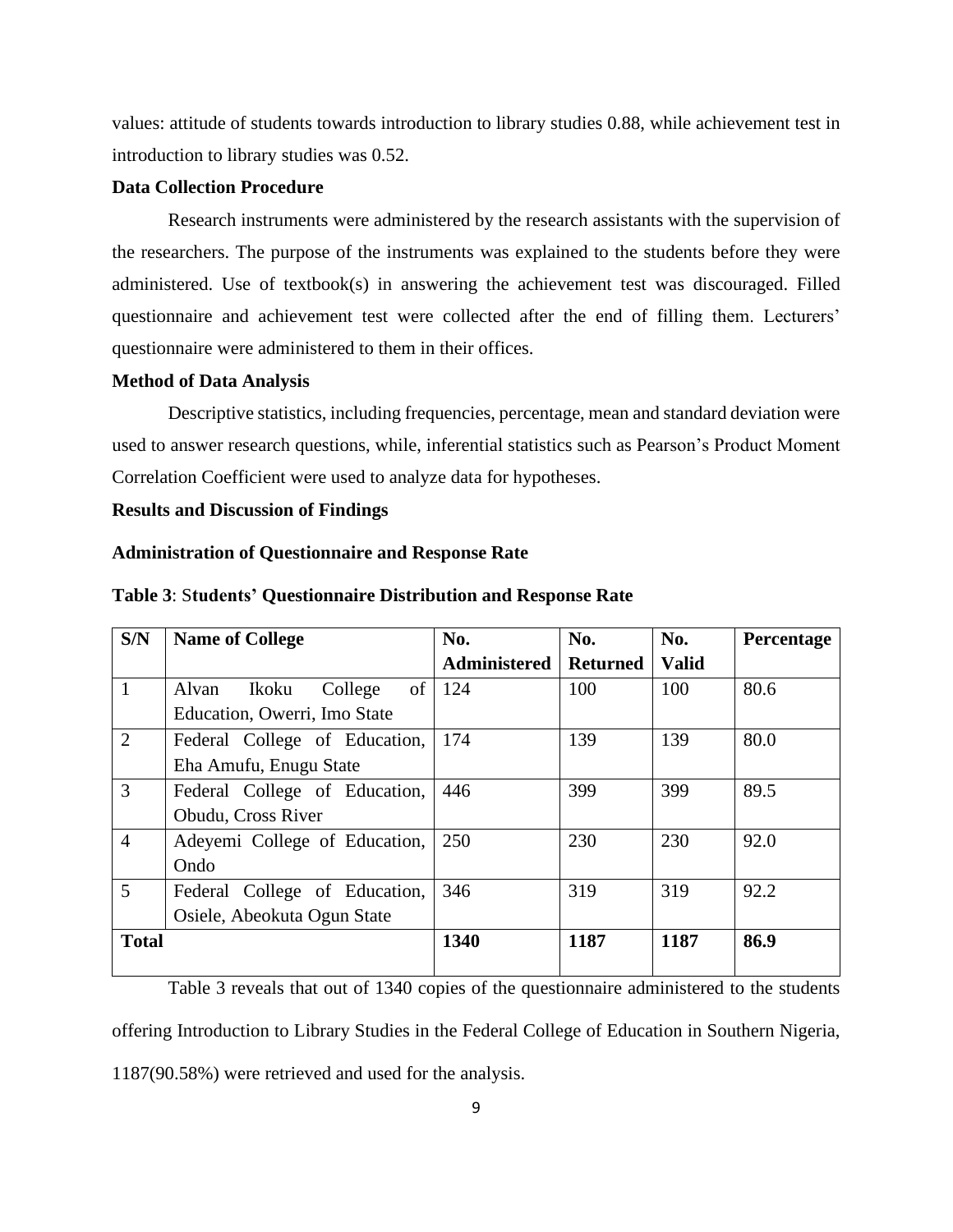| S/N            | <b>Name of College</b>          | No.                 | No.             | No.          | Percentage |
|----------------|---------------------------------|---------------------|-----------------|--------------|------------|
|                |                                 | <b>Administered</b> | <b>Returned</b> | <b>Valid</b> |            |
|                | of<br>College<br>Ikoku<br>Alvan |                     | 7               | 7            | 100.0      |
|                | Education, Owerri, Imo State    |                     |                 |              |            |
| 2              | Federal College of Education,   | 10                  | 9               | 9            | 90.0       |
|                | Eha Amufu, Enugu State          |                     |                 |              |            |
| 3              | Federal College of Education,   | 13                  | 13              | 13           | 100.0      |
|                | Obudu, Cross River              |                     |                 |              |            |
| $\overline{4}$ | Adeyemi College of Education,   | 6                   | 6               | 6            | 100.0      |
|                | Ondo                            |                     |                 |              |            |
| 5              | Federal College of Education,   | 6                   | 6               | 6            | 100.0      |
|                | Osiele, Abeokuta Ogun State     |                     |                 |              |            |
| <b>Total</b>   |                                 | 42                  | 41              | 41           | 98.0       |
|                |                                 |                     |                 |              |            |

**Table 4: Lecturers' Questionnaire Distribution and Response Rate**

Table 4 shows that out of 42 copies of the questionnaire administered to the librarians in the Federal College of Education in Southern Nigeria, 41(98%) were retrieved and found usable for the analysis.

## **Demographic Information of Respondents**

### **Table 5: Gender Distribution of Librarians and Students**

| <b>Librarians' Gender</b> | <b>Frequency</b> | Percentage |
|---------------------------|------------------|------------|
| Male                      | 22               | 53.7       |
| Female                    | 19               | 46.3       |
| <b>Total</b>              | 41               | 100.0      |
| <b>Students' Gender</b>   |                  |            |
| Male                      | 442              | 37.2       |
| Female                    | 745              | 62.8       |
| <b>Total</b>              | 1187             | <b>100</b> |

Table 5 shows 41 librarians and 1187 students participated in the study. Out of the 41

librarians, 53.7% was male while the remaining who constitutes 46.3% was also female. For the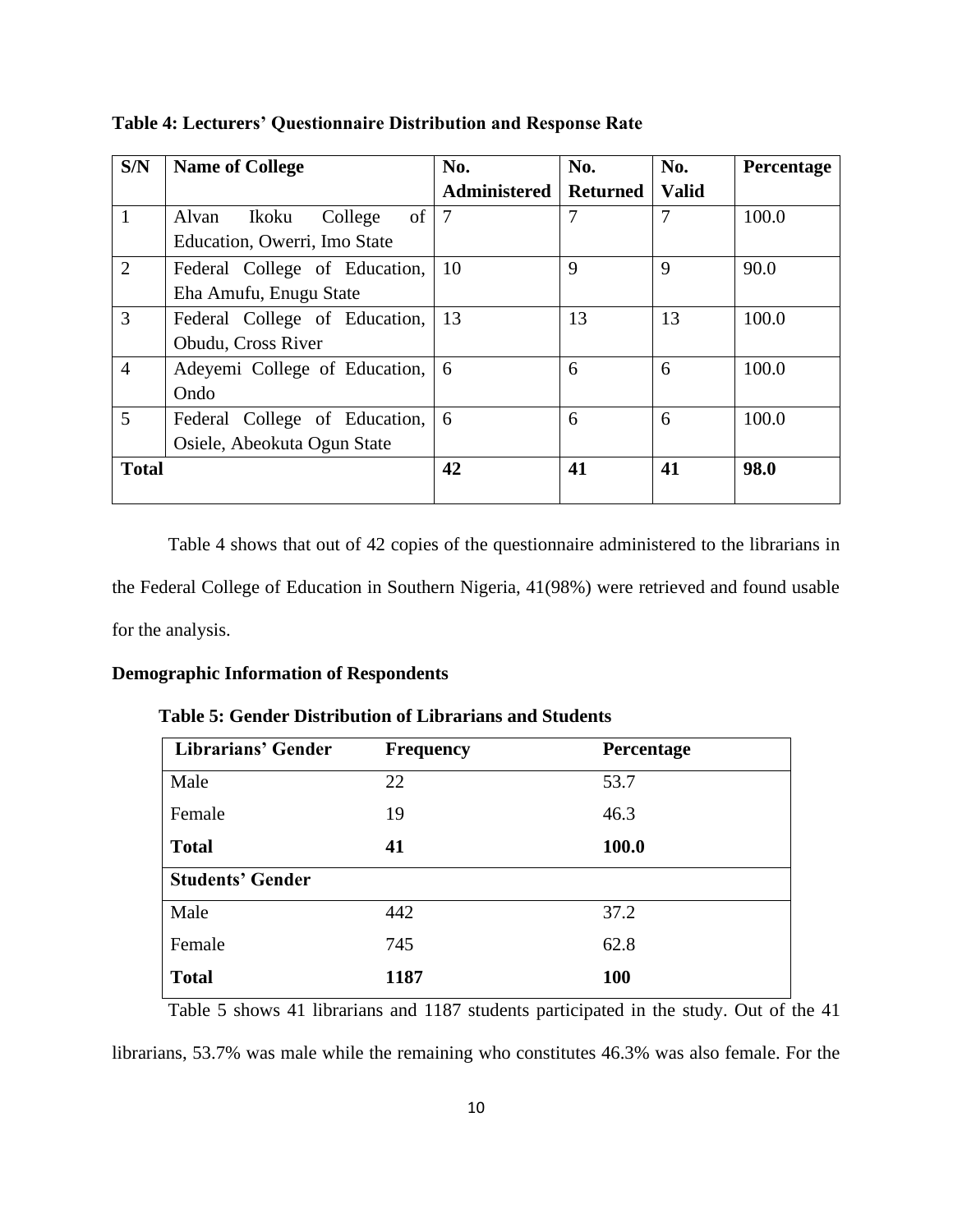students 37.2% were male while the remaining who constitutes 62.8% were female. The result from this table implies that the male librarians were more than the female librarians in this study and among the students the female were more than the male students.

#### **Answers to the Research Questions**

**Research Question 1:** What is the attitude of students towards Introduction to Library Studies in

Federal Colleges of Education in Southern Nigeria?

| S/No           | <b>Item</b>                            | <b>SA</b> | $\mathbf{A}$ | D        | <b>SD</b> | <b>Mean</b> | Std. D |
|----------------|----------------------------------------|-----------|--------------|----------|-----------|-------------|--------|
| $\mathbf{1}$   | Introduction to Library Studies (GSE)  | 303       | 731          | $\Omega$ | 153       |             |        |
|                | 112) is an interesting course          |           |              |          |           | 2.99        | .87    |
| $\overline{2}$ | I really like GSE 112                  | 593       | 306          | $\theta$ | 288       | 3.01        | 1.21   |
| 3              | I am not always under terrible strain  | 549       | 411          | 74       | 153       |             |        |
|                | in GSE 112 class                       |           |              |          |           | 3.14        | 1.01   |
| $\overline{4}$ | GSE 112 is fascinating and fun         | 394       | 566          | 74       | 153       | 3.01        | .95    |
| 5              | GSE 112 is stimulating                 | 408       | 552          | 79       | 148       | 3.02        | .96    |
| 6              | The<br>feel<br>makes<br>course<br>me   | $\Omega$  | 425          | 621      | 141       |             |        |
|                | uncomfortable, restless and irritable  |           |              |          |           | 2.23        | .64    |
| $\overline{7}$ | I have always enjoyed studying GSE     | 684       | 232          | 271      | $\Omega$  | 3.34        | .82    |
|                | 112 in the College                     |           |              |          |           |             |        |
| 8              | When I hear the word GSE 112, I        | $\theta$  | 429          | 433      | 325       | 2.09        | .79    |
|                | have a feeling of dislike              |           |              |          |           |             |        |
| 9              | In general, I have a good feeling      | 153       | 605          | 429      | $\Omega$  | 2.76        | .66    |
|                | towards GSE 112                        |           |              |          |           |             |        |
| 10             | I feel a definite negative reaction to | $\theta$  | 303          | 441      | 443       |             |        |
|                | GSE 112, its not enjoyable             |           |              |          |           | 1.88        | .78    |
|                | <b>Weighted Average</b>                |           |              |          |           | 2.75        |        |

**Table 6: Students' Attitude towards Introduction to Library Studies** 

**Key: SA** = Strongly Agree,  $A = \text{Agree}, D = \text{Disagree}, SD = \text{Strongly Disagree}$ 

 **Decision Value: 0.00 - 2.44** = Negative, 2.45 **- 4.00** = Positive

Table 6 shows the attitude of students toward Introduction to Library Studies in colleges of education in Southern Nigeria. The table shows that the students agreed that: Introduction to Library Studies (GSE 112) is an interesting course ( $\bar{x} = 2.99$ ), they really like GSE 112 ( $\bar{x} = 3.01$ ),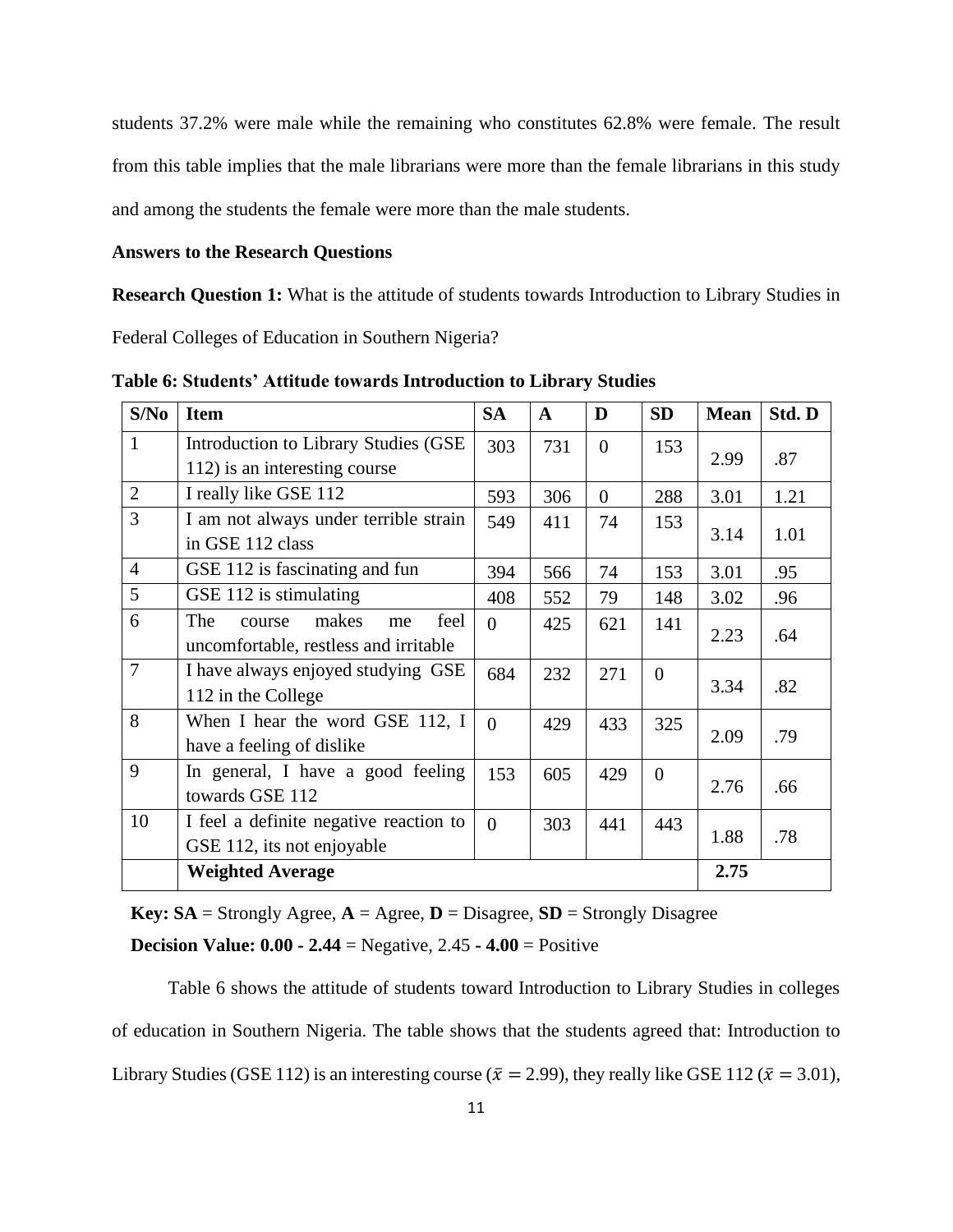they are not always under terrible strain in GSE 112 class ( $\bar{x}$  =3.14), GSE 112 is fascinating and fun ( $\bar{x}$  = 3.01), GSE 112 is stimulating ( $\bar{x}$  = 3.02), they have always enjoyed studying GSE 112 in the College ( $\bar{x}$  = 3.34) and that they have a good feeling towards GSE 112 generally ( $\bar{x}$  = 2.76). Furthermore, the table also shows that the students disagreed to the following: the course makes them feel uncomfortable, restless and irritable ( $\bar{x} = 2.23$ ), when they hear the word GSE 112, they have a feeling of dislike ( $\bar{x} = 2.09$ ) and feel a definite negative reaction to GSE 112, its not enjoyable ( $\bar{x}$  = 1.88). Meanwhile, based on the value of the weighted average (2.75 out of 4.00 maximum value obtainable) which falls within the decision value for positive, it can be inferred that the attitude of students towards Introduction to Library Studies in federal colleges of education in Southern Nigeria is positive.

Also, the lecturers were asked to indicate the attitude of the majority of their students towards Introduction to Library Studies. A total of 41 lecturers responded to this question and the results are presented in Table 7.

| Table 7: Indication of the Attitude of Students by the Lecturers |  |
|------------------------------------------------------------------|--|
|------------------------------------------------------------------|--|

| <b>Response</b> | Frequency | Percentage |
|-----------------|-----------|------------|
| Positive        | 39        | 75.6       |
| Negative        |           | 24.4       |
| <b>Total</b>    | 41        | 100.0      |

As shown in Table 7, 39(75.6%) of the lecturers indicated positive attitude of their students and 2(24.4%) indicated that their students have negative attitude towards Introduction to Library Studies. Figure 1 further presents the result in a bar chart.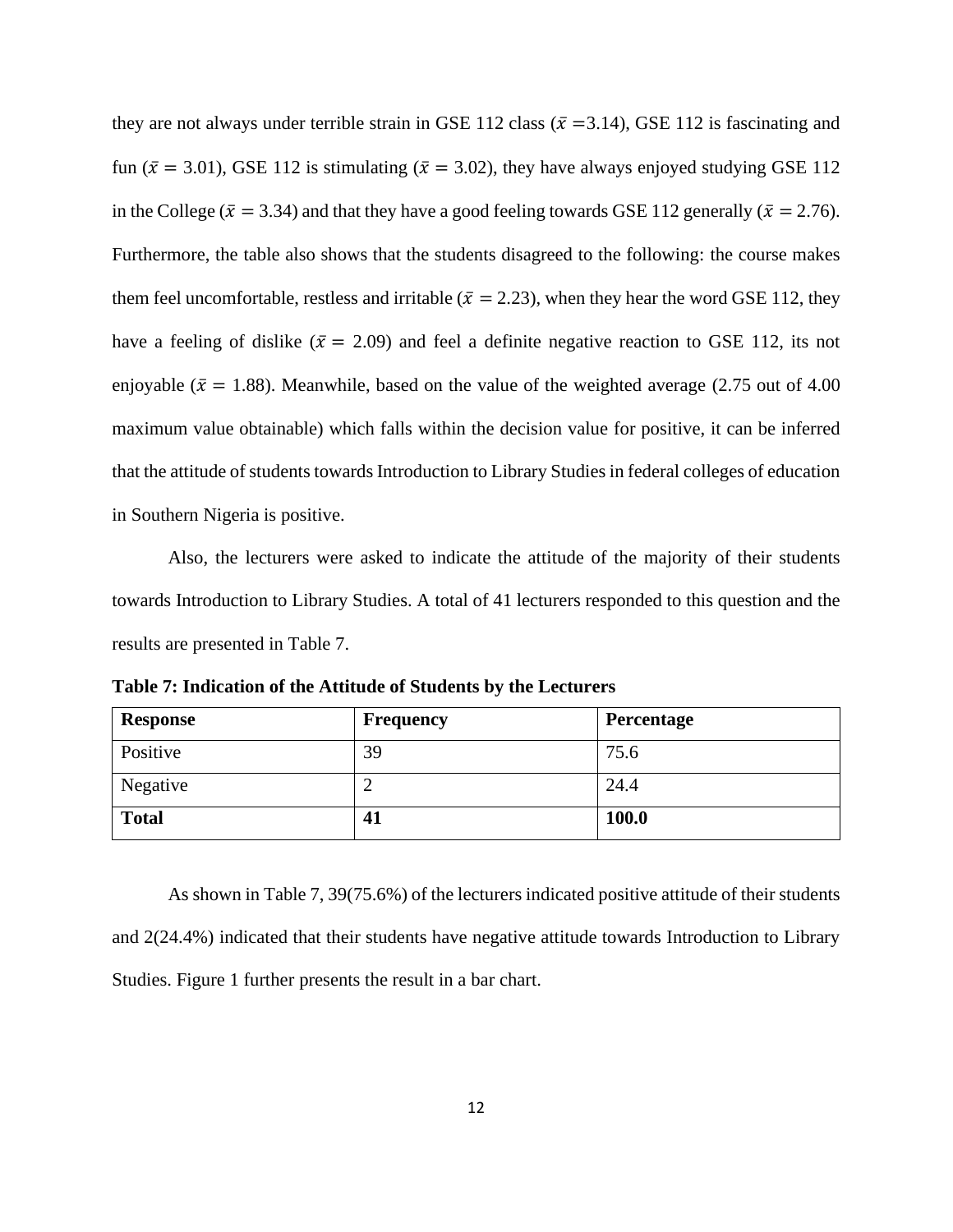

**Research Question 2:** What is the academic achievement of students in Introduction to Library

|  | Studies in Federal Colleges of Education in Southern Nigeria? |  |  |
|--|---------------------------------------------------------------|--|--|
|  |                                                               |  |  |

| <b>Score</b> | <b>Frequency</b> | Percentage | <b>Mean</b> | Std.             |
|--------------|------------------|------------|-------------|------------------|
|              |                  |            |             | <b>Deviation</b> |
| $0 - 39$     | 206              | 17.4       |             |                  |
| 40-49        | 127              | 10.7       |             |                  |
| 50-59        | 148              | 12.5       | 59.36       | 21.13            |
| 60-69        | 212              | 17.9       |             |                  |
| 70 and above | 494              | 41.6       |             |                  |
| <b>Total</b> | 1187             | 100        |             |                  |

**Table 8: Level of Academic Achievement of Students in Introduction to Library Studies** 

## **N = 1**187 **Highest Mark Obtainable =**100 **Decision Value**: **Low** 0.00-39.00**. Average** 40.00-69.00**, High** 70.00-100.00.

Table 8 shows the level of academic performance of students in tertiary institutions. The result from the above table shows that 17.4% of the students scored between 0 and 39, 10.7% scored 40–49, 12.5% scored 50–59, 17.9% scored 60–69 while the remaining students who constituted 41.6% scored 70 and above. The overall mean score of the students is 59.36 (a value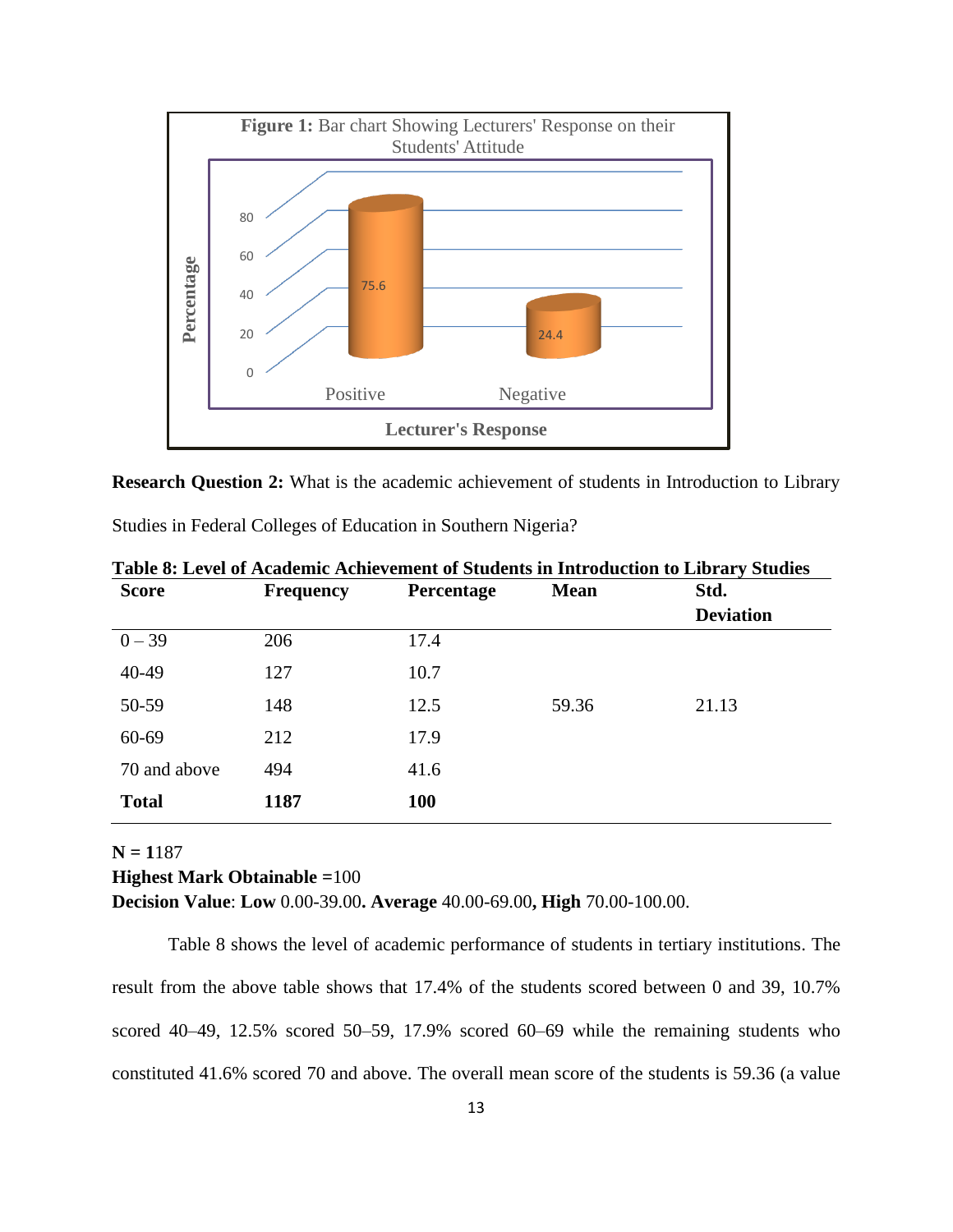within the range of decision value for average) with standard deviation value of 21.13. Based on this result and in line with the decision value, it can be inferred that the level of academic achievement of students in Introduction to Library Studies in federal colleges of education in Southern Nigeria is average.

The lecturers were also asked about the average performance of their students in Introduction to Library Studies. Their response is presented in the Table 9.

**Table 9: Lecturers' Assessment of Academic Achievement of Students in GSE 112**

| <b>Response</b> | <b>Frequency</b> | Percentage |
|-----------------|------------------|------------|
| Excellent       | ∠                | 4.9        |
| Good            | 22               | 53.7       |
| Average         | 17               | 41.5       |
| Poor            | U                | 0          |
| Very Poor       | O                |            |
| <b>Total</b>    | 41               | 100.0      |

The lecturers that indicated that their students performed excellently were 2(4.9%), those that indicated good were 22(53.7%) while those that indicated average performance were 17(41.5%). However, the table also shows that none of the lecturers indicated poor and very poor performance.

**Ho1:** There is no significant relationship between attitude and students' academic achievement in Introduction to Library Studies in Southern Nigeria.

| Table TV. Relationship between Attitude and Students Atauchilt Athlevellient |             |        |      |         |        |                           |  |  |  |  |
|------------------------------------------------------------------------------|-------------|--------|------|---------|--------|---------------------------|--|--|--|--|
| <b>Variable</b>                                                              | <b>Mean</b> | Std. D | N    | r       | Sig(p) | <b>Remark</b>             |  |  |  |  |
| Students' Attitude                                                           | 29.49       | 7.54   |      |         | .213   | <b>Not</b><br>Significant |  |  |  |  |
| Academic Achievement                                                         | 59.36       | 21.13  | 1187 | $-.036$ |        |                           |  |  |  |  |

**Table 10: Relationship between Attitude and Students' Academic Achievement**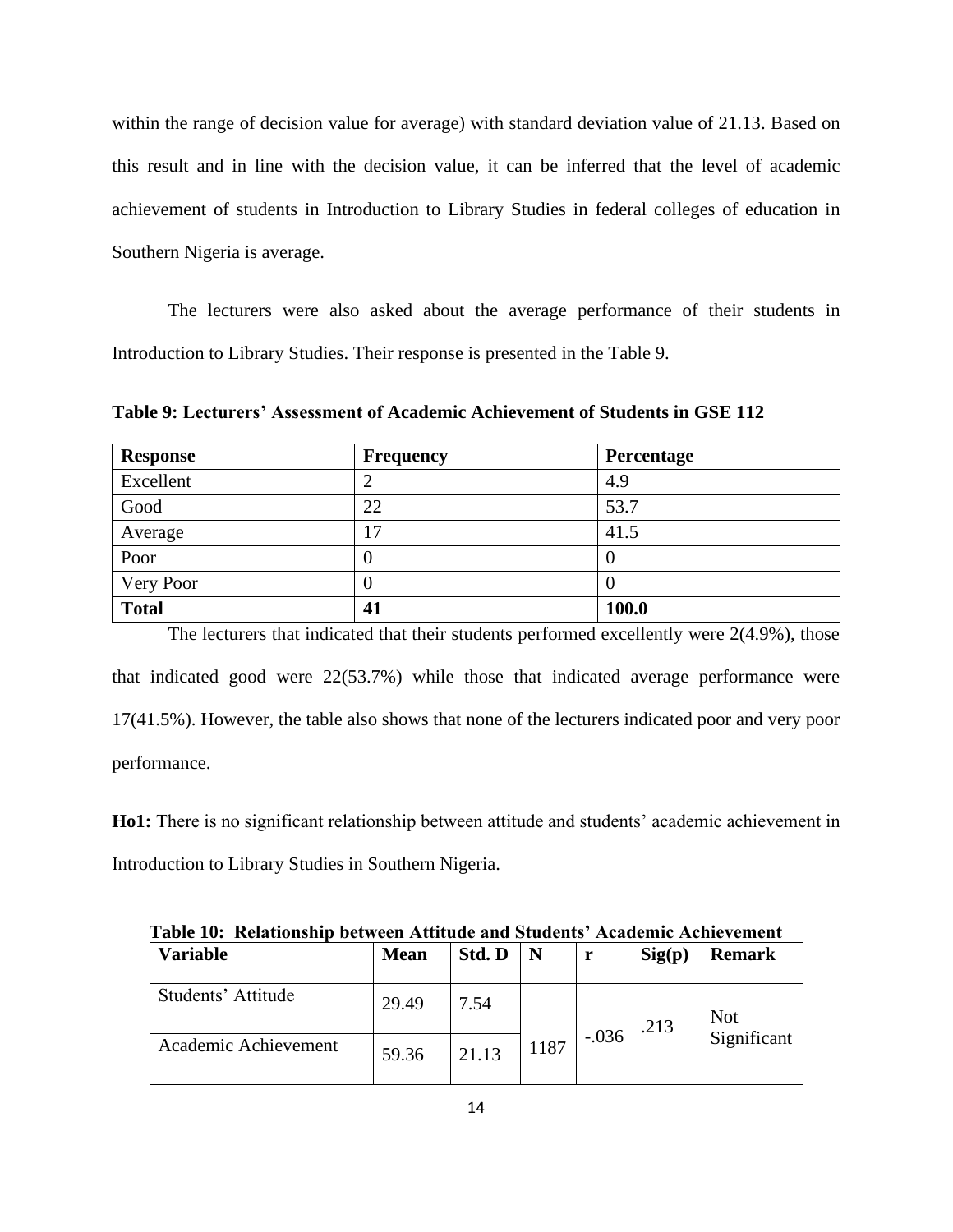Table 4.19 shows the relationship between attitude and students' academic achievement in Introduction to Library Studies. The table shows a negative and not significant relationship exists between students' attitude and their academic achievement ( $N = 1187$ ;  $r = -.036$ ; p $> 0.05$ ). Therefore, the relationship between attitude and students' academic achievement in Introduction to Library Studies in Southern Nigeria is not significant. Hence, hypothesis 3 is accepted.

**Ho2:** There is no significant difference between male and female students attitude towards Introduction to Library Studies in Federal Colleges of Education in Southern Nigeria.

**Table 11: Summary of T-test Showing Male and Female Students' Attitude towards Introduction to Library Studies**

| <b>Test Variable</b><br>(Attitude)                                                                 | <b>Grouping Variable</b><br>(Gender) | N   | <b>Mean</b> | Std. D | Df   | T    | Sig. | <b>Remark</b>             |
|----------------------------------------------------------------------------------------------------|--------------------------------------|-----|-------------|--------|------|------|------|---------------------------|
| <b>ATTITUDE</b><br><b>TOWARDS</b><br><b>INTRODUCTION</b><br><b>LIBRARY</b><br>TО<br><b>STUDIES</b> | Male                                 | 442 | 29.77       | 11.61  | 1185 | .944 | .345 | <b>Not</b><br>Significant |
|                                                                                                    | Female                               | 745 | 29.34       | 3.25   |      |      |      |                           |

Table 4.20 shows that the difference in the attitude of male and female students towards Introduction to Library Studies in federal colleges of education in Southern Nigeria. The table shows that the mean score for male students is 29.77, while that of the female students is 29.34. The values of the mean scores do not reveal an appreciable difference. Therefore, there is no significant difference in the attitude of male and female students towards Introduction to Library Studies in Federal Colleges of Education in Southern Nigeria (df = 1185;  $t = .944$ ;  $p > 0.05$ ). Hence, hypothesis 4 is accepted.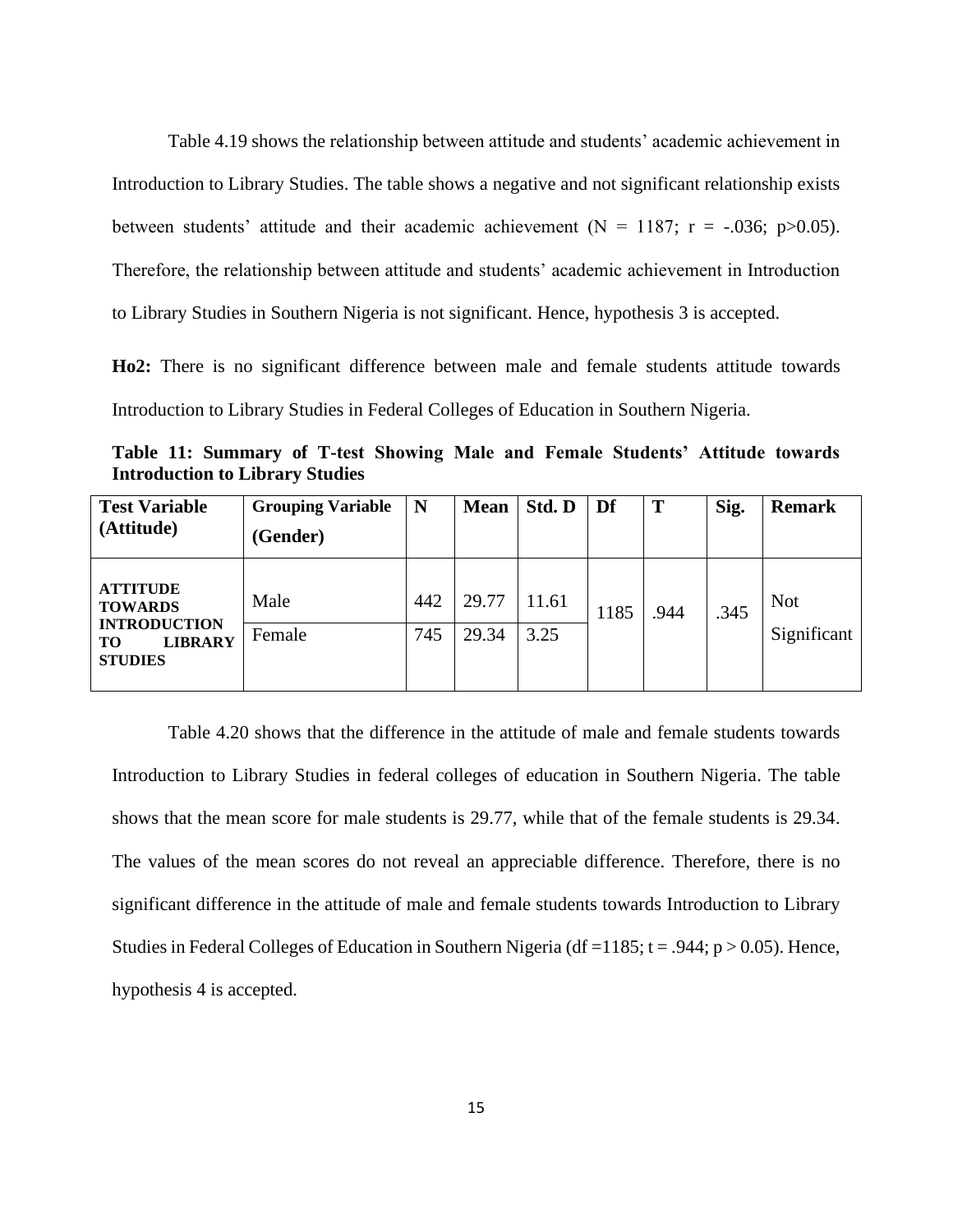#### **Discussion of Findings**

The study focused on attitude as predictors of students' achievement in Introduction to Library Studies, GSE 112, in federal college of education in Southern Nigeria. The study found that students' attitude towards Introduction to Library Studies was positive. This is contrary to Yusuf (2014) and Ogunniyi (2015) findings that students have negative attitude towards cataloguing and classification, which are topics under GSE 112. Positive attitude towards GSE 112 may affect their academic achievement in the course. The study discovered that academic achievement of student was at average level which is in accordance with Ogunniyi (2015) finding on academic achievement of undergraduates in library schools in Southern Nigeria. The finding is a serious issue which must be properly taken care of in order to achieve high academic achievement of students in introduction to library studies in colleges of education in Nigeria.

The study found that there was no significant relationship between students' attitude and academic achievement in Introduction to Library Studies in federal colleges of education in Southern Nigeria. Contrariwise, Ogunniyi (2015) discovered that there was no correlation between attitude and academic achievement of undergraduates in cataloguing in library schools in Southern Nigeria. Other studies affirming correlation between attitude and students' academic achievement are: relationship between attitude of students and their academic achievement in mathematics (Michelli 2013), in calculus (Li, 2012) and in biology (Adodo and Oyeniyi 2013). The study discovered that there was no significant difference in the attitude of male and female students towards Introduction to Library Studies in federal colleges of education in Southern Nigeria. The finding may not be unconnected with majority of the students' attitude been positive towards the course.

#### **Conclusion**

The study established that **s**tudents' attitude towards Introduction to Library Studies was positive. Also, **t**he level of academic achievement of students in Introduction to Library Studies achievement test was at average level while there was no significant relationship between students' attitude and academic achievement in Introduction to Library Studies in federal colleges of education in Southern Nigeria. Finally, there was no significant difference in the attitude of male and female students towards Introduction to Library Studies in federal colleges of education in Southern Nigeria.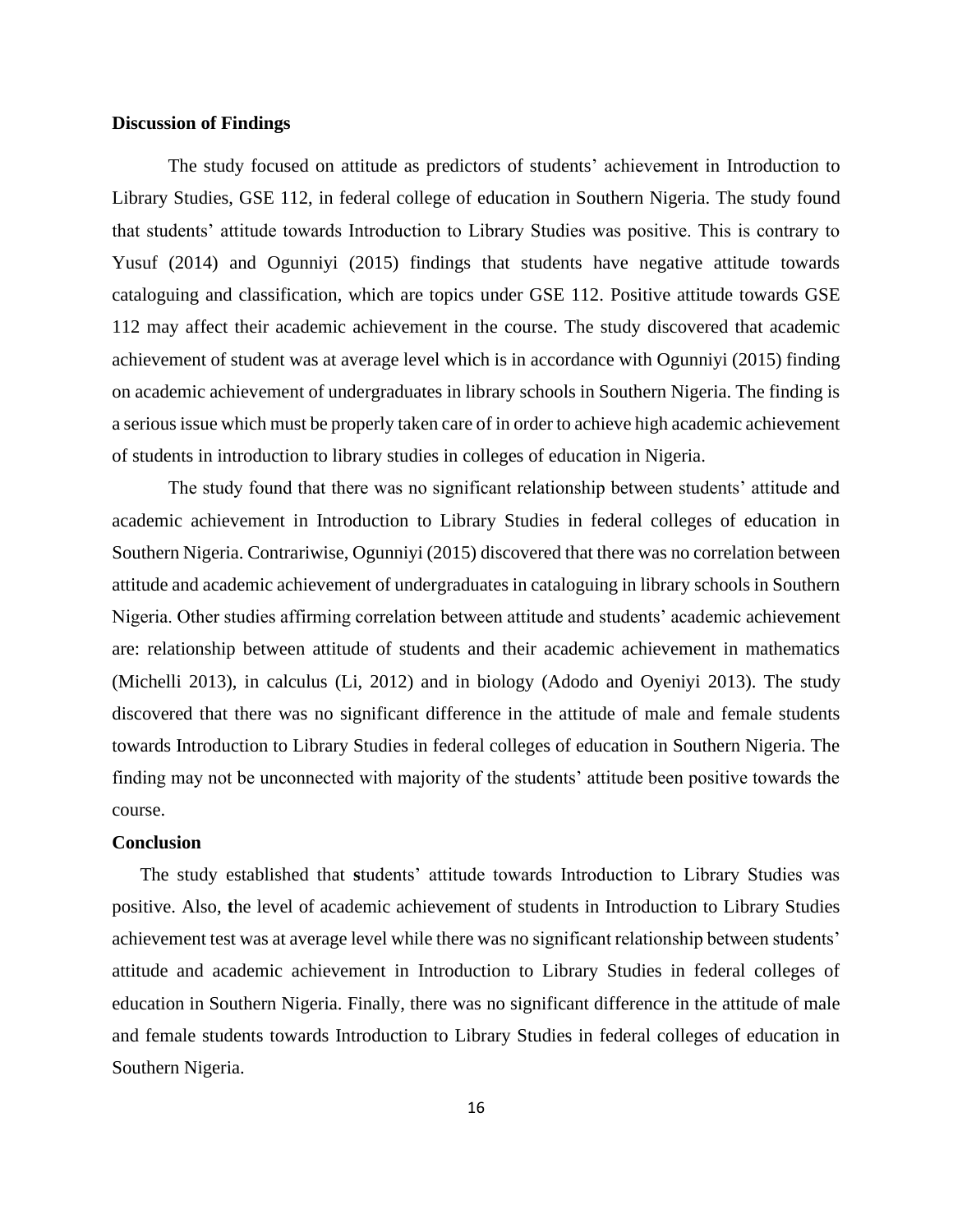#### **Recommendations**

Based on the findings of the study, the following recommendations were made to improve students' academic achievement in Introduction to Library Studies in federal colleges of education in Nigeria:

- 1. Students' positive attitude should be sustained by lecturers by enlightening them on the importance of the course;
- 2. Large classes should be divided into smaller groups; this strategy will enable lecturers to be able to manage their classes effectively; and
- 3. Current and relevant information resources should be provided and made available in the library for students' use because availability of information resources is likely to enable them to have positive attitude towards the course.

#### **References**

- Adodo, S. O & Oyeniyi, J. D. (2013). Student variables as correlates of secondary schools students' academic performance in Biology. *International Journal of Science and Research*, 2:7.
- Ademola, O.O. (2014) Students' attitude and academic Performance in agricultural science. Project submitted to National Teachers Institute, Kaduna.
- Ahmad, R.N. & Asghar, S.K. (2011). Attitude towards biology and its effects on student's achievement.International Journal of Biology. 3(4), 100-104.
- Gross R. (2009). Psychology: the science of mind and behaviour. Hachete: Hodder Education.
- Li, L. K. Y. 2012. A study of the attitude, self-efficacy, effort and academic achievement of citystudents towards research methods and statistics. *Discovery- SS Student E-Journal* 1:154 -157.
- Maisango, K. I. (2012). The relevance of library and information science in enhancing students' achievement in higher educational institutions. *The Kumbotso Teacher Educator: A Journal of Multidisciplinary Studies*, 3(1).
- Michelle, M. P. (2013). *The relationship between attitude and achievement in mathematics among fifth grade students*. The Aquila Digital Community. Retrieved from [http://aquila.usm.edu/honors\\_theses](http://aquila.usm.edu/honors_theses)